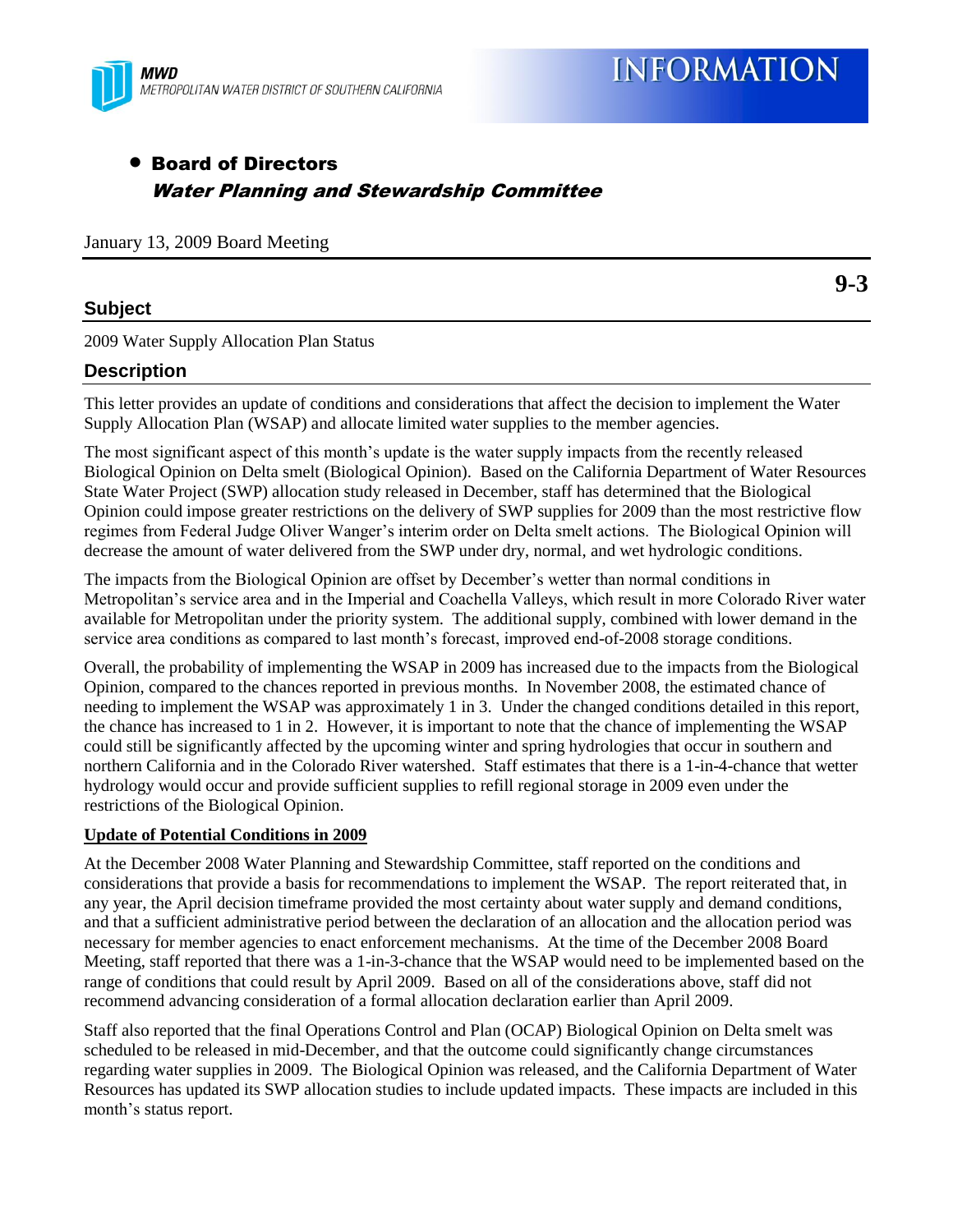A description of how the significant water supply and demand factors have changed over the past three reports is provided below:

- Department of Water Resources (DWR) analysis on SWP Allocation
	- o November 2008 Report Based on DWR's Allocation Study from October 30, 2008, a greater than 50 percent SWP allocation for calendar year 2009 under median conditions (0.95 MAF Table A available to Metropolitan). Data from this analysis was used to support DWR's initial 2009 State Water Project allocation of 15 percent, which is based on a conservative dry-condition projection for 2009 that will be exceeded 9 times out of 10. This analysis is based on SWP yields under the most restrictive Wanger pumping restrictions due to Delta smelt.
	- o December 2008 Report No update of DWR's Allocation Study had been released at that time. Impacts from the final OCAP Biological Opinion on Delta smelt were not yet available.
	- $\circ$  January 2009 Update A new SWP allocation study, including impacts from the Biological Opinion, was released on December 19, 2008. This study continues to support DWR's initial 2009 SWP allocation of 15 percent of Table A. Although it is still true that the 15 percent allocation is conservative and will be exceeded 9 times out of 10, the study indicated that additional water supplies that would normally result from increased precipitation and runoff will be constrained by the conditions and criteria set by the Biological Opinion. Median conditions are estimated to result in a 46 percent Table A allocation, a loss of 9 percent of Table A or nearly 200 TAF less than figures reported in November. The loss of water supply over the range of hydrologic conditions increased the probability of implementing the WSAP, and reduces the probability of maintaining or increasing storage reserves.
- A minimum storage level for Metropolitan's total storage of 1.34 MAF at the end of calendar year 2009 (this includes Metropolitan's emergency storage reserves)
	- o November 2008 Report Metropolitan's total storage was projected to be 1.73 MAF at the end of 2008, allowing for the use of 0.39 MAF within calendar year 2009 to augment imported supplies to meet demands while still maintaining minimum storage levels for 2010.
	- o December 2008 Report Metropolitan's total storage is projected to be 1.71 MAF, a decrease of 20 TAF due to increased demands in October/November.
	- o January 2009 Update There are two major updates this month.
		- Metropolitan's total storage for the end of 2008 is estimated at 1.75 MAF, an increase of 40 TAF. The increase is due to decreased demands in the service area in November/December, the addition of the Drop 2 storage in Lake Mead to the total storage portfolio, and the removal of water classified as "Under Development" (Lake Shasta, EWA Exchange, and Hayfield Basin).
		- The minimum storage level for the end of calendar year 2009 is revised to 1.40 MAF, which accounts for changes in expected SWP supplies available in 2010 due to the OCAP Biological Opinion. This allows for the use of .35 MAF within calendar year 2009.
- Five-Year Supply Plan
	- o November 2008 Report Implementation of 0.453 MAF in equivalent water supply benefits in 2009, of which 0.215 MAF is due to conservation.
	- $\circ$  December 2008 Report No change in the implementation goals or approach.
	- $\circ$  January 2009 Update A net increase to 0.492 MAF, mostly due to identification of additional Colorado River Programs.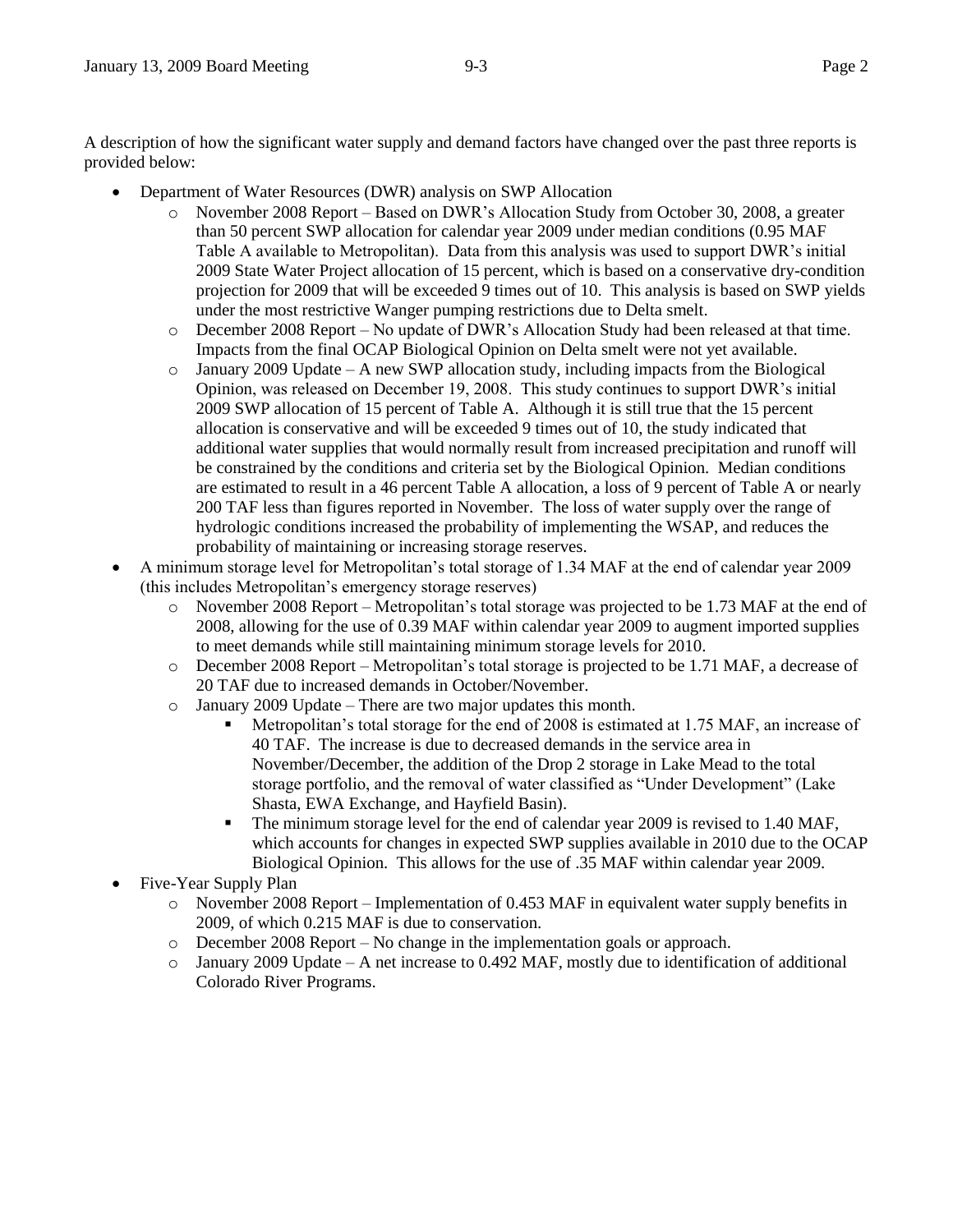- Colorado River Aqueduct Deliveries in 2009
	- o November 2008 Report A range of 0.9 MAF to 1.0 MAF of net deliveries.
	- o December 2008 Report No change in the estimate of net deliveries.
	- $\circ$  January 2009 Update No change in the estimate of net deliveries, not including the increase noted above under the Five-Year Supply Plan.
- Demands on Metropolitan in 2009
	- o November 2008 Report A range of 1.6 MAF to 2.6 MAF (before the conservation efforts included in the Five-Year Supply Reliability Program).
	- o December 2008 Report No change in the estimate of the range of demands for 2009.
	- o January 2009 Update No change in the estimate of the range of demands for 2009.

## **Recommendation on Advancing WSAP Implementation**

The Biological Opinion on Delta smelt did not change the outlook for the initial SWP allocation, but it significantly decreased the amount of water supply that would be available for delivery from the SWP as hydrologic conditions become more normal or wet. However, even under the estimated restriction of SWP supplies from the Biological Opinion, increasing water supply conditions from winter snowpack will still have a significant influence on the overall balance of supply and demand. The changes to the SWP supply outlook were offset by an increase in the end-of-2008 storage amounts from higher water supplies and lower demands in December 2008 as compared to previous forecasts. There is also potential for additional increased supplies based on end-of-year accounting on the Colorado River.

The chance of allocation in 2009 has increased to a 1-in-2-chance, primarily due to the water supply impacts from the Biological Opinion. At this time, staff recommends keeping the April timeframe for making a final decision on allocation. However, a 1-in-2-chance of allocation is significantly high, and member agencies should continue prudent actions to manage the supply challenges that the service area continues to face. Those actions include ongoing communication to customers regarding the water supply conditions and continuing to implement water ordinances enforceable at the local level to prevent wasteful uses of water and encourage reasonable outdoor landscape irrigation practices. These actions are necessary to prepare the region to effectively manage future conditions and challenges as they develop.

Although the conditions have significantly changed from last month's report, staff does not recommend advancing the declaration of a formal WSAP allocation declaration prior to April 2009.

Metropolitan staff will continue to report to the Water Planning and Stewardship Committee on these conditions as they develop and affect the potential need for a WSAP implementation in 2009. It is important to note, however, that the conclusions and analysis presented in this letter do not include potential additional curtailments of SWP supplies from regulatory actions to protect Longfin smelt and Chinook salmon. It is not clear at this time how those actions, if any, will increase the curtailments already accounted for in the Biological Opinion.

# **Policy**

Water Supply Allocation Plan, adopted February 12, 2008.